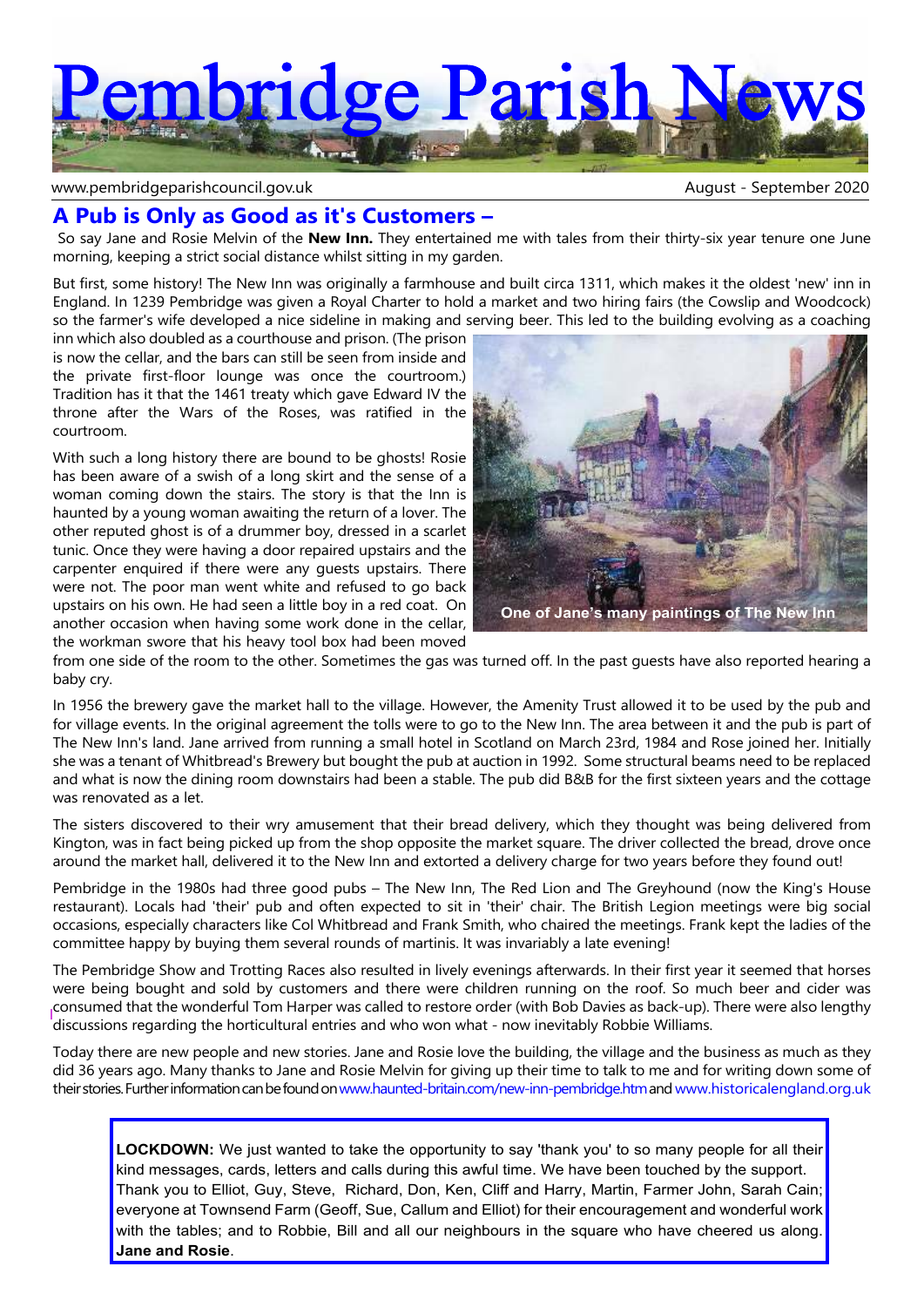# **Pembridge Film Nights**

Pembridge Film Nights hope to be back with monthly showings at the end of September, but the coronavirus situation may delay this. Keep an eye on their website (pembridgefilmnights.org.uk) for the latest updates. The first showing of the season will be **JUDY** which was postponed from March.

# **The Pembridge Cafe**

We would like to give a huge thank you for all the kind words and encouraging comments we received, after what we felt was a very abrupt closing. It has been a very productive 103 days though!

However now is the time to welcome back all customers, old and new. So ride your bike over, call in as you pass or park up for a coffee,tea or something cold, a home-made cake or lunch either takeaway or to consume in or outside. We are covered by the 'Good To Go' Mark and the 'Covid- 19 Secure' Certificate, having all measures in place. The weekend papers will be available soon, so pop in for a coffee and order yours. **Jenny**

# **The Cider Barn**

We are hoping to resume all our activities, restaurant, catering private parties etc. We are adapting all our services and making sure it is all done in the safest way possible for our customers. **Pauline Hill** Events

# **Pembridge Village Hall Bookings**

Please contact Lizzie Sharpe 01544 388488 for any enquiries

# **Ye Olde Steppes**

Sam and Adrian would like to thank all those who have supported us over the years and we also would like to thank our fantastic staff for their great work.

Therefore, it is with deep regret that we announce that the steppes will be closing the tearooms with immediate affect.

The shop will remain open 7 days a week 9 - 6 and will be doing tea, coffee and cakes as takeaway only. **Sam and Adrian**

# **The Kings House Restaurant**

We will be re-opening on Saturday 11th July at 7.00pm when we will be operating under a reduced capacity to guarantee the safety of both our guests and staff.

Initially we will limit reservations to tables of no more than two people who will be looked after on tables meant for four. This will aid in the social distancing that we feel is so important if we are to beat this awful virus. Our service hours are unchanged at Wednesday, Thursday, Friday and Saturday evenings and, of course, Sunday Lunch.

Jan and I are so looking forward to serving all our friends again, after all, there is only so much that you can paint or refresh isn't there!! **Stuart and Jan**

# **Old Chapel Gallery**

To be suddenly told to close our doors on March 23rd 2020, after 31 years, was shattering and scary. However, a new exhibition platform was integrated into the website, taking all exhibitions online and virtual and this, plus our social media pages, attracted much attention throughout lockdown.

Packing and sending out orders was challenging, as I am shielding, so I am eternally grateful to Jenny, Sarah and Anna who posted parcels for me over the 3 months, gathered up boxes and bubble wrap, and kept me sane and cheerful!

We have the 'Good to Go' Certificate on our front door. There are masks, gloves and hand sanitiser at the door, we have a sneeze-screen, and also a one-in-one-out policy with a clean-down between customers! Yasmin www.oldc sneeze-screen, and also a one-in-one-out policy with a clean-down between customers!

# **The Red Lion**

The photo is taken from the new terrace. Inside the pub is freshly painted, there is a one way system and hand sanitizer is at the door. It's good to have the pub back.



**Arrowvale Group Pilgrimage**: 26th September – Pembridge to Shobdon. 27th September – Lyonshall to Staunton, including Byton. Services and refreshments. See Arrowvale Messenger for details.

# **PiPs**

Activities were resumed in June as it was agreed that social distancing could be maintained and the work was all outdoors. We welcome four new members – Julian and Anita and Peter and Andrea.

Jobs done so far are: washing signs, brushing the boardwalk, cleaning benches and tidying car park and playground area. The photo is of washing the boardwalk July 16th using a hired pump. August jobs will include the school garden and and edging church paths.

## **Townsend Farm Shop**

Will continue with both the click & collect and delivery only system for a while. Orders can also be placed every day directly through reception Delivery's are Thursday & Friday and Collections Thursday , Friday & Saturday each week. 01544 388527 or via email shop@townsendfarm.co.uk The online shop htttp://www.thewhatmeatcompany.co.uk

## **Tricia's Hair Salon**

No dry trims allowed and masks must be worn (these can be provided).

# **The Ear Lady**

Masks to be worn. These can be provided.

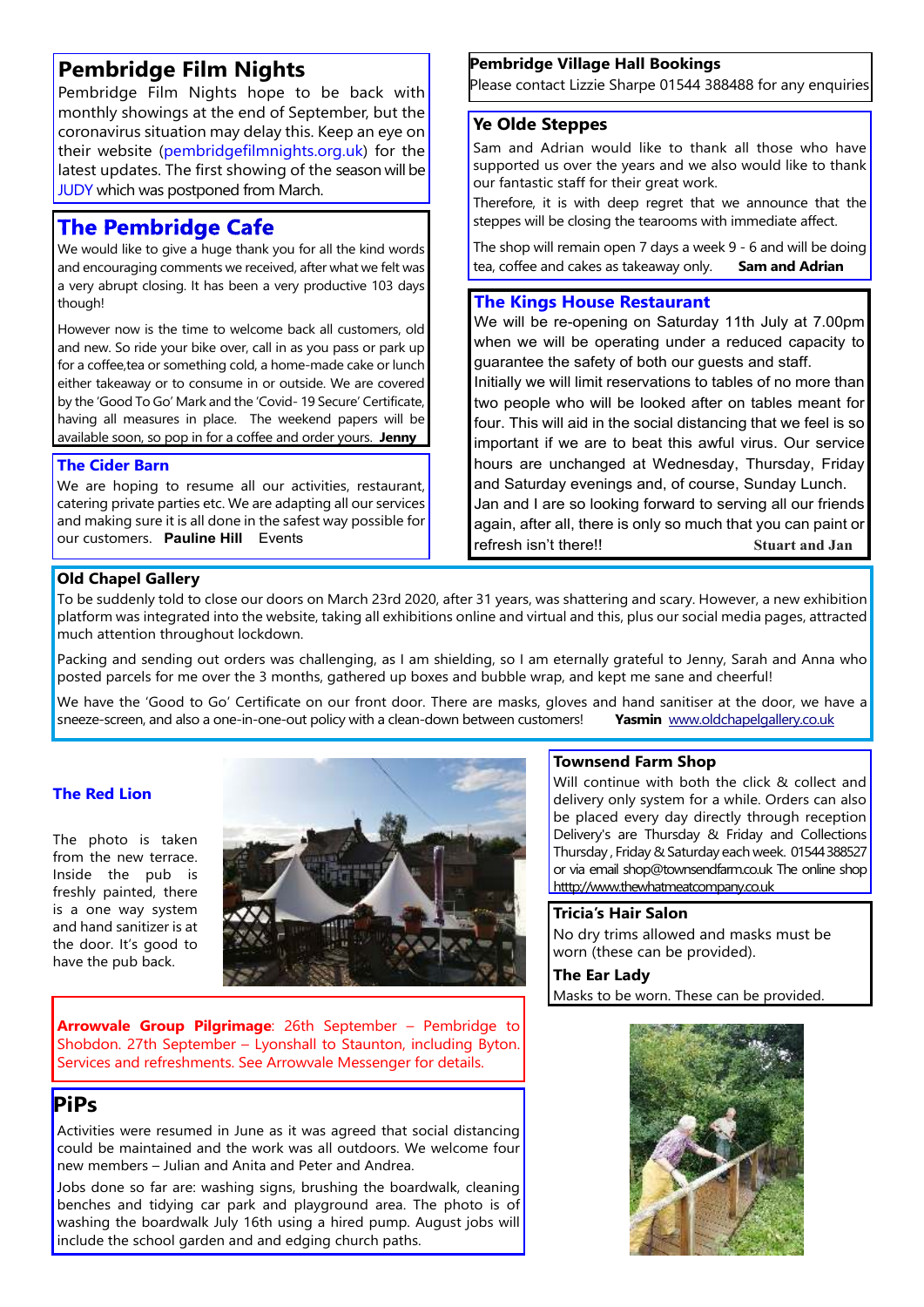# **Pembridge Parish Council**

# **From your local County Councillor Roger Phillips rjphillips@herefordshire.gov.uk**

### **Covid-19**

Under the leadership of the Chief Executive, Herefordshire Council has been the lead on tackling the pandemic locally. Responsible for delivering the Shield and Protect Strategy of the most vulnerable; co-ordinating PPE and food deliveries, including over 1.2 million surgical face masks; establishing a local outbreak plan – tested in the recent Farm outbreak at Mathon, collecting data for government and monitoring the whole local impact.

Over 20,700 people in the County have been furloughed under the government's Corona virus Job Retention Scheme and over 8,500 claims had been made under the Self-Employment Income Support Scheme. The majority of local businesses have received rate relief grants funded by one of the many government financial support schemes.

I have communicated weekly with all my Parish councillors and lead community coordinators throughout the pandemic and regularly updated all residents I have email contact with. If you wish to be included in my monthly updates, which cover a variety of local matters, please email and I will forward you the information.

You can keep up to date with all of the latest information and guidance on website: www.Herefordshire.gov.uk/corona virus

#### **20 mph advisory speed limit through village**

I have been working with the County and Parish council on the possibility of Pembridge being used a trial for the introduction of 20 mph speed limits. After the resurfacing in 2018 we removed the white centre line and introduced the new road marking system; which generally have proved popular with residents and have indicated a reduction in overall speed levels. However given the number of residences within one to two metres of the main road and pedestrian movements along and across the A44, it seems sensible to attempt to introduce any measure that can have a positive effect on reducing traffic speeds, without causing vehicles to halt and restart. I have arranged a site visit of the County Cabinet member for highways and should be able to feed back on timescales after summer.

#### **Continued restrictions on building in the parish**

Natural England advice continues to force Herefordshire Council to restrict any planning applications in the River Lugg catchment area. However, if the Council invests over 2 million in 8 wetland projects connected to local sewage plants, and Welsh Water sign off and begin to implement their 5 year capital programme, it may be possible to see some planning and house building in the parish as early as the end of the year. In future applications will need to do phosphate calculations with trading platforms to off-set impact by various schemes, including rewilding of land somewhere in the catchment area. More information in my next monthly email update.

# **Parish Council News**

 **Update** Pembridge Parish are currently meeting virtually to address parish business. Legislation is now in place to allow virtual meetings providing a safe environment for Councillors and members of the public to meet.

 **Public Toilets** The Public Toilets in the East Street Car Park are now OPEN. The toilets are cleaned once daily and members of the public are reminded it is used at your own risk. Signs advise information on maintaining social distancing and hygiene.

Playground The playground will be reopening soon. The Parish Council has to undertake a full risk assessment and address any other risks, hygiene and management concerns. It will be important for members of the public to follow all signage for the safety of users to mitigate any spread of infection.

 **COVID 19 Update** Herefordshire Council has provided a Covid support team to all parishes and volunteers throughout the lockdown period, as measures are eased this support network is now reducing. Pembridge Good Neighbour Scheme has offered volunteer support to all parishioners and has provided essential service to those shielding. To the 14th July they have responded to 230 individual jobs. Thank you to all volunteers who have helped during these difficult times.

 **Clock Tower** Over recent months, the Parish Council has been investigating improvements on how to update the clock tower. As some of you know the clock is wound regularly, by hand, by local volunteers to whom we are most grateful. It is hoped project work will start on replacing the manual clock winding system for an electrified automated winding system in the next few months, so there may be temporary loss of the chimes whilst the work is completed.

#### **Footpaths & Hedges Polite Notice – When out and about walking - Please remember to follow the public footpath route, do not roam off the path, close gates and take your litter home with you!**

Thank you to all those landowners who have cleared the paths through their crops. Please can you all keep a check on them for any more overgrowth over the coming months! A reminder to land/home owners that is your responsibility to ensure hedge cutting along pavements and footpaths is done. If you are asked to clear them and do not, the Parish Council can request for Balfour Beatty do the work, they in turn will charge the owner. If you are out and about on the parish footpaths and find a problem please report it to the Footpaths Officer, Michael J Hancock or the Clerk.

 **Ditches and ownership** The Environment Agency and Herefordshire Council would like to remind landowners of their responsibilities following seriously heavy rain in Herefordshire earlier in the year. Many areas and properties were flooded. Please find the time to clear out overgrown and silt filled ditches in preparation for the winter months in the hope to resolve any further flooding.

 **Next Parish Council Meeting Dates:** There is no planned meeting for August.

Wednesday, September 16th Virtual meeting at 8.00pm